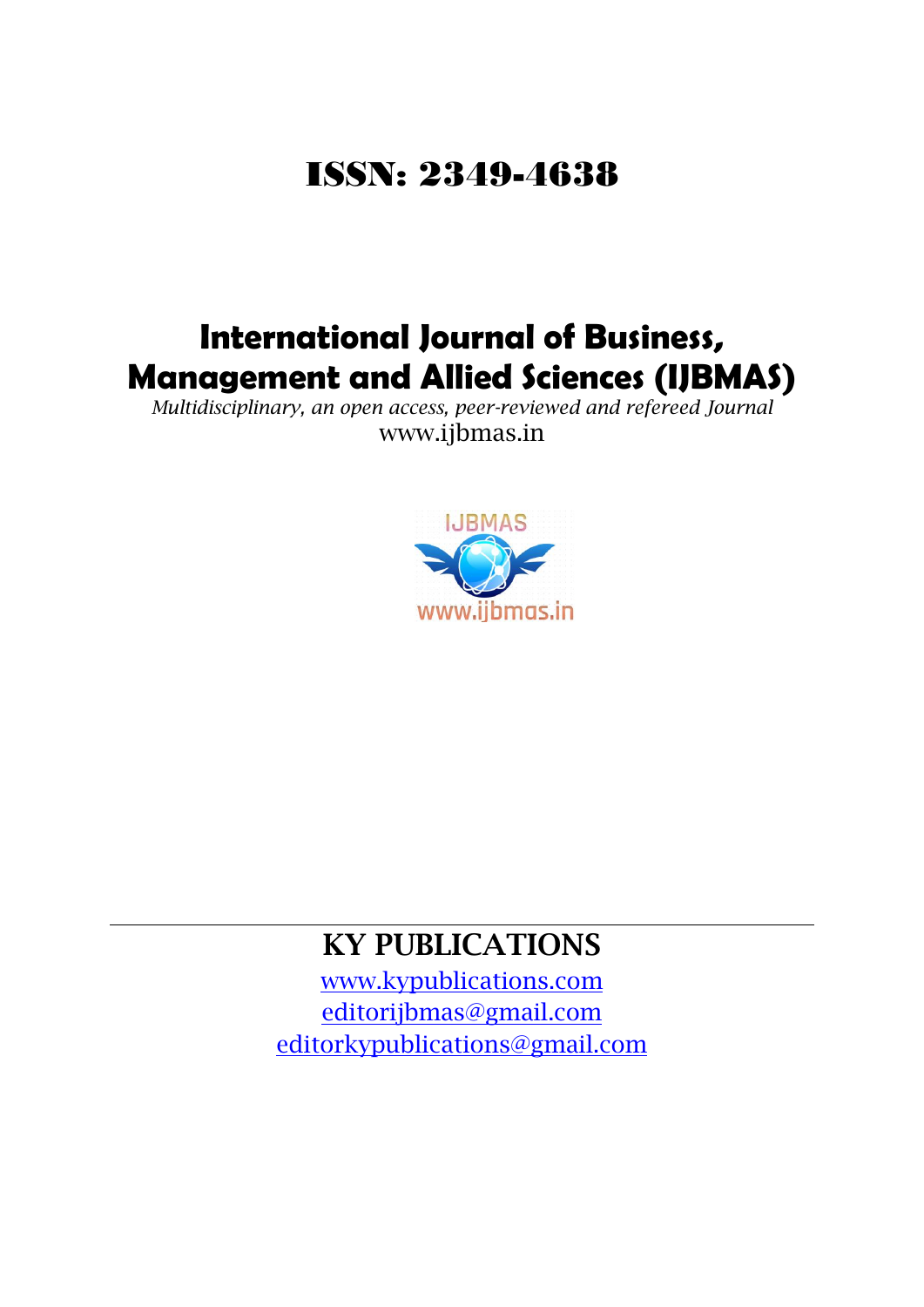

## **Proceedings Of**  $\frac{1}{2}$ **Two Day National Conference**



**on**

# **Intellectual Property Rights (IPR): Issues and Challenges**

**28th to 29th February 2020**

**Supported**  *by* **UGC autonomy grant** 

## **Chief Editor Dr. B. Josephin Sandhya Rani**

**Organized by Department of Economics and Internal Quality Assurance Cell (IQAC)**

## **Maris Stella College**

**(Autonomous) A College with Potential for Excellence Vijayawada, Andhra Pradesh.**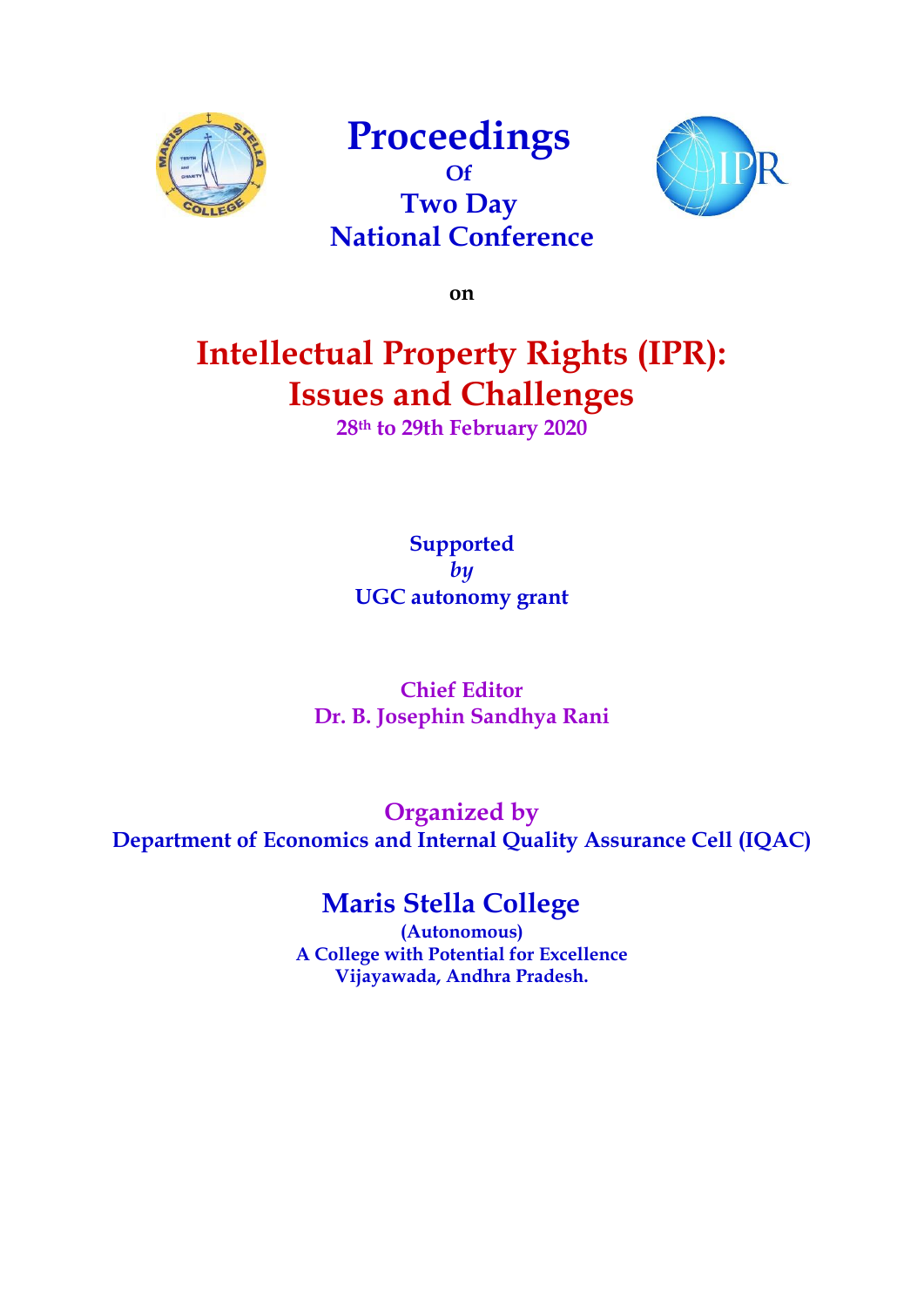## **Prologue**

The word – Create & "creators" carries so many positive emotions and personal connections.

Innovation is supposed to be the key to create knowledge into wealth. With the new government led by Honorable Prime Minister Shri Narendra Modi, India has seen increasing IP awareness, growth and reforms aimed at strengthening the IP rights regime. The Government of India has been consistently trying to revamp IP policies in India. Even the Indian IP Office has been upgrading IP records and making efforts to bring about transparency in its procedures. Trademark filing in India has seen an increase of 2.98% as compared to the previous year's numbers. Also with respect to design filing, the Report witnessed an increase of 2.35% as compared to the previous year. The rise in Indian economy is a clear impact of Intellectual Property (IP) influence in the country.

According to the U.S. Chamber of Commerce's Global Innovation Policy Center's (GIPC) release on 5th FEB 2020, India ranks 40th out of 53 countries on a global intellectual property index. Its score has increased from 36.04 per cent (16.22 out of 45) in 2019 to 38.46 per cent (19.23 out of 50) in 2020, a 2.42 per cent jump in an absolute score and 6.71 per cent in India's relative score. But, looking at the scores across the eight categories assessed, India comes in well below the average score of the top five economies, and scores considerably lower than the Asia average. Every year at least 21 lakh patent gets registered in Japan, 1.5 lakh in Korea but in India only 12000 and that too would not come into practice. Geographically and population wise India is the largest democracy with highest youngest population.

We need people to have an emotional connection to the idea of creating in every context and every conversation to promote new small businesses, and global enterprises alike depend on IP to put food on tables, drive progress, and fuel economies. So, there is a need to create awareness in the public and create broad understanding among diversified stakeholders like faculty members, research scholars, and young intellectuals about the beneficial aspects of patenting their creative and novel ideas.

In view of such significance, the department of Economics and Internal Quality Assurance Cell (IQAC) had organized a Two Day National Conference on Intellectual Property Rights (IPR): Issues and Challenges from 28th to 29th February 2020. The conference aimed at arranging expert talks on Intellectual Property Rights (IPR): Issues and Challenges.

The Key-note Address delivered by Sankar, Kasturi, IPR Attorney expressed that Intellectual property is the fuel that powers the engine of prosperity, fostering invention and innovation. Prof. Venu Madhav, Department of Commerce, K.L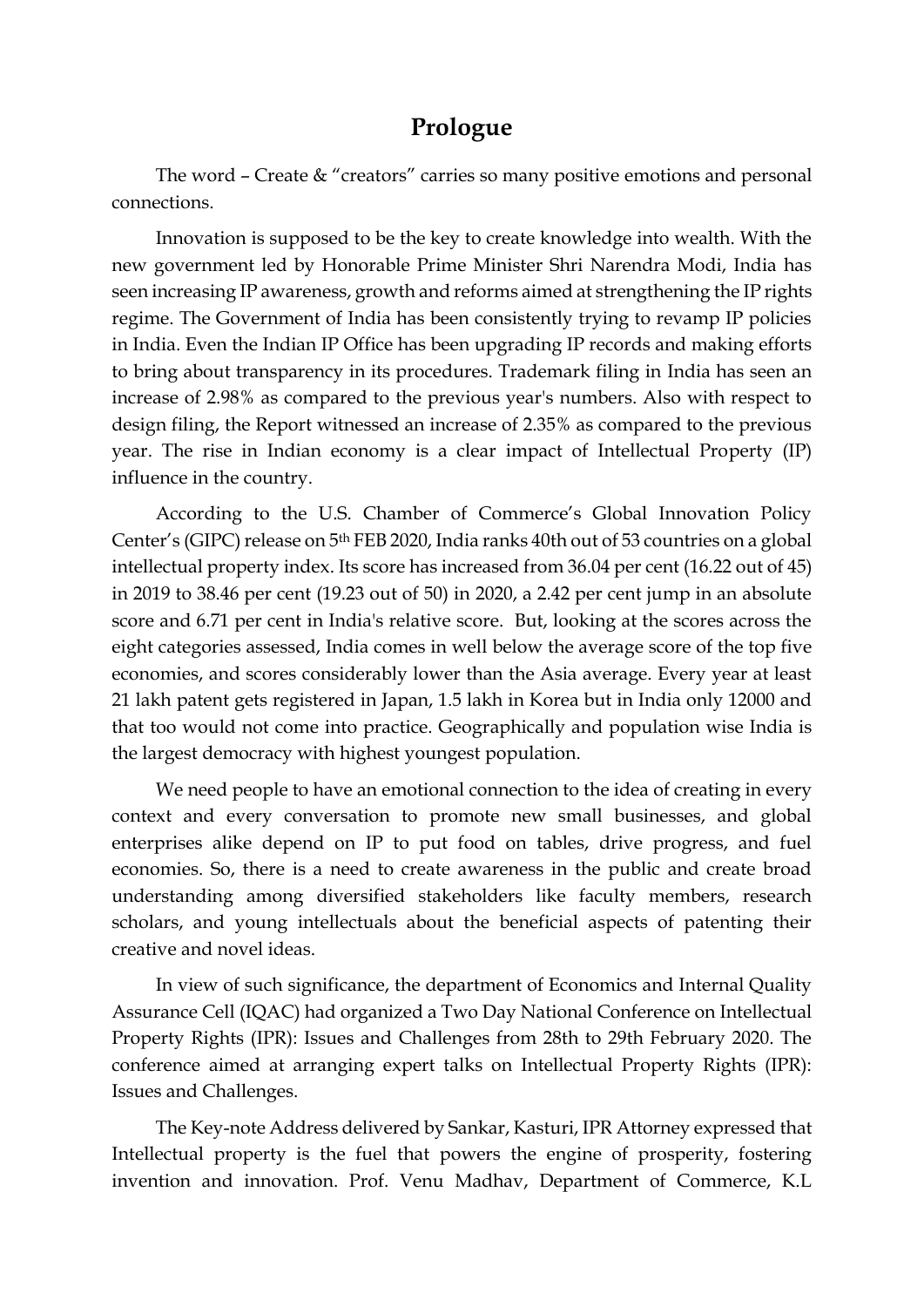University, Vaddeswaram, Andhra Pradesh observed that hassle-free progress of the economy could be possible if only patents, trademarks and creative works of individuals and institutions were properly rewarded.

Mr. Sarath Javvaji, Lawyer, High Court, Andhra Pradesh, spoke on seed freedom and insisted for stringent laws to curb the spread of spurious seeds use. Dr. Bhavya Sri, Professor, NRI Institute of Technology, Agiripalli, Vijayawada said that IPRs should lead to identity, ownership and income generation. Ms. Iswarya , Maguluru, Advocate, High Court, Andhra Pradesh explained how 'Geographical Indications (GI)'protect traditional knowledge and skilled labour of a particular region.

The Department of Economics and Internal Quality Assurance Cell (IQAC), Maris Stella College takes this opportunity to thank immensely the Principals of respective colleges for encouraging their faculty to participate in this conference. We express our gratitude to Maris Stella Management and especially our Principal Dr. Sr. Jasintha Quadrus for their constructive support. Last but not least we thank the members of PRINT media for all their services in highlighting such events and giving good coverage of this event in their esteemed news magazines and remain grateful for being part of our educational endeavours.

> Yours Sincerely. **Dr. B. Josephin Sandhya Rani**  Maris Stella College, Vijayawada.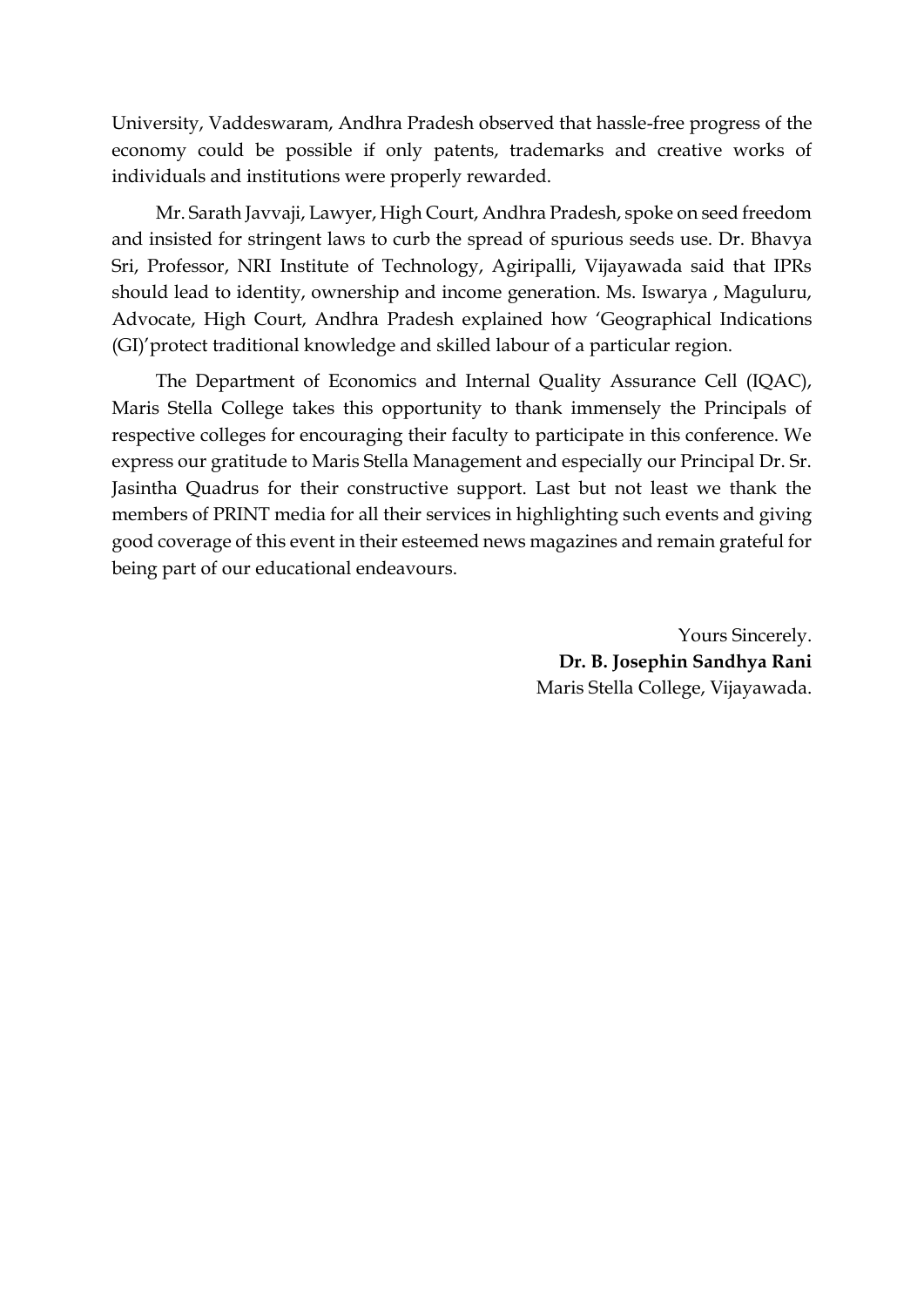## **INVITATION**



### **UGC Autonomy Grant Supported**

Two Day *National Conference*

*ON* 

*INTELLECTUAL PROPERTY RIGHTS (IPR): ISSUES AND CHALLENGES*

 **28th & 29th February 2020 Organized by UG & PG Departments of Economics and Internal Quality Assurance Cell (IQAC)**

### **MARIS STELLA COLLEGE**

**(Autonomous) A COLLEGE WITH POTENTIAL FOR EXCELLENCE ISO 9001:2015 Vijayawada Andhra Pradesh**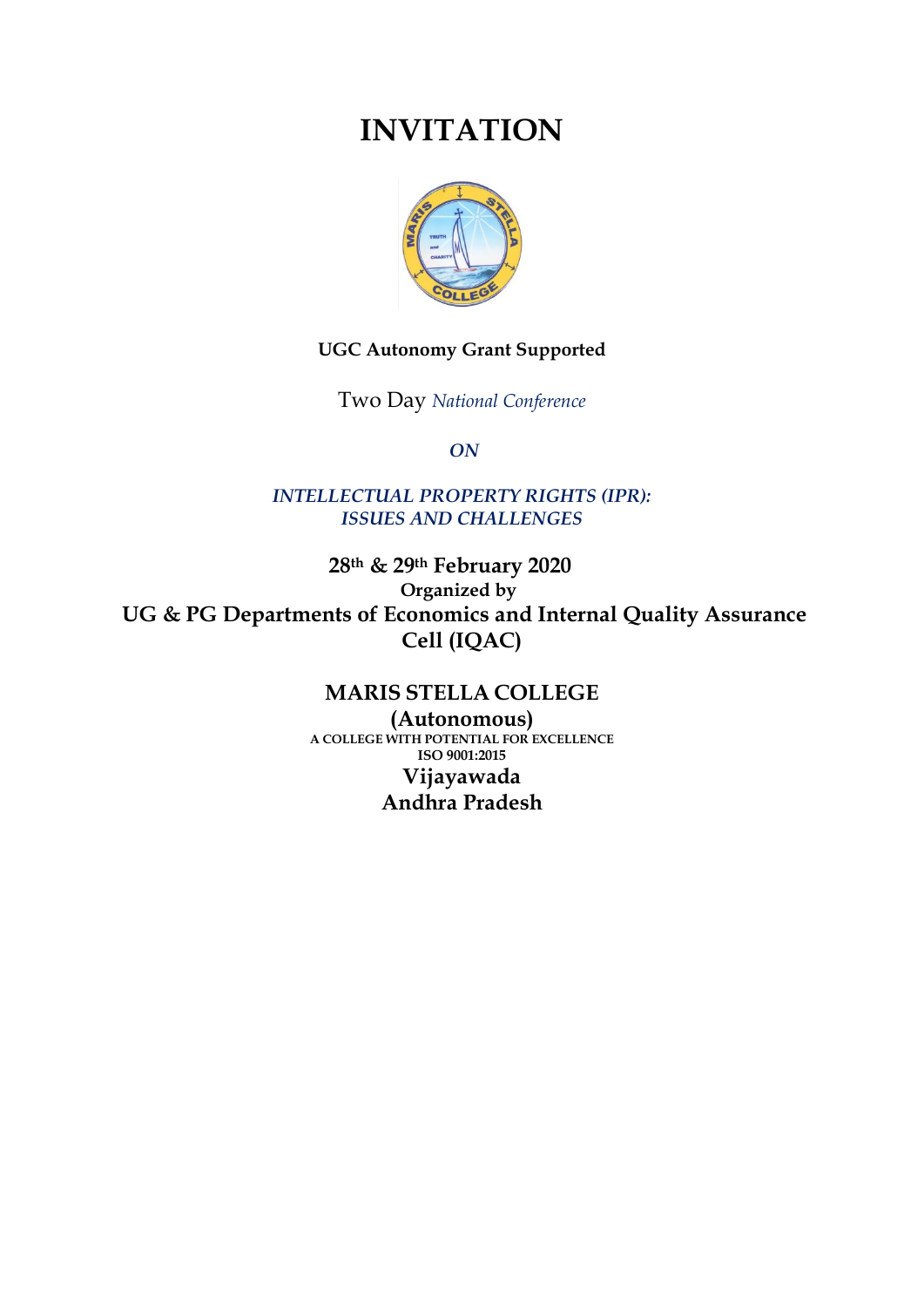## **ABOUT THE COLLEGE***:*

*Maris Stella College, Vijayawada, a Catholic Christian Minority Institution of Higher Education for Women was founded on 16th July, 1962, with the primary objective of providing Higher Education for women. It aims at an integral and personalized education of the young. It strives to produce intellectually competent, morally upright, socially committed and spiritually inspired women with the values of humanism in the service of India today and tomorrow. In the context of emerging global, national and regional concerns Maris Stella strives to enable students to grow into socially aware and responsible citizens. The college identifies and nurtures potential in students for higher learning and research in order to contribute significantly to knowledge system.* 

*The College, located in the heart of the city on a sprawling and beautiful campus provides education in Arts, Commerce, Sciences &Management at Undergraduate and Post- graduate levels.*

*The college has been recognized as a 'College with Potential for Excellence' since 2006 and is ISO certified.* 

## **Conference Theme:**

*In today's globally competitive environment Intellectual Property has placed itself on a pedestal*  in the context of economic growth and is becoming increasingly important. Intellectual *Property is the fuel that powers the engine of prosperity, fostering invention and innovation.*

*Thus, there is a need to create awareness in the public and to create broad understanding among diversified stakeholders like faculty members, research scholars, students and young intellectuals about the beneficial aspects of patenting their creative and novel ideas.*

*World Intellectual Property Organization (WIPO) includes rights related to all works and also includes inventions in all fields of human endeavor and protection against unfair competition and all other rights resulting from intellectual activity in the industrial, scientific and artistic fields. Intellectual property is a key driver for building and sustaining their competitive advantage and achieving superior performance.*

*In v view of creating awareness on the significance of Intellectual Property Rights, the Department of Economics (UG & PG) and IQAC of the college is organizing a two day UGC Autonomy funded National Conference on Intellectual Property Rights.*

*Call for Papers: Research Papers are invited on the following theme and sub-themes.*

## **THEME OF THE CONFERENCE:**

*"INTELLECTUAL PROPERTY RIGHTS" (IPR): ISSUES AND CHALLENGES*

## *Sub Themes:*

- *1. An Overview of Intellectual Property Rights in India*
- *2. Importance and Scope of Intellectual Property Rights in Academic Research*
- *3. Patent Invention: Procedure, Practice and Protection*
- *4. IPR – IT & Communication and Service sector*
- *5. Protecting Expression of Ideas : Copy Rights & Neighboring Rights*
- *6. Intellectual Property Rights & Institution – Industry Inter relation*
- *7. Tax Incentives for IPR*
- *8. New National IPR Policy*
- *9. IP Protection in MSME Sector*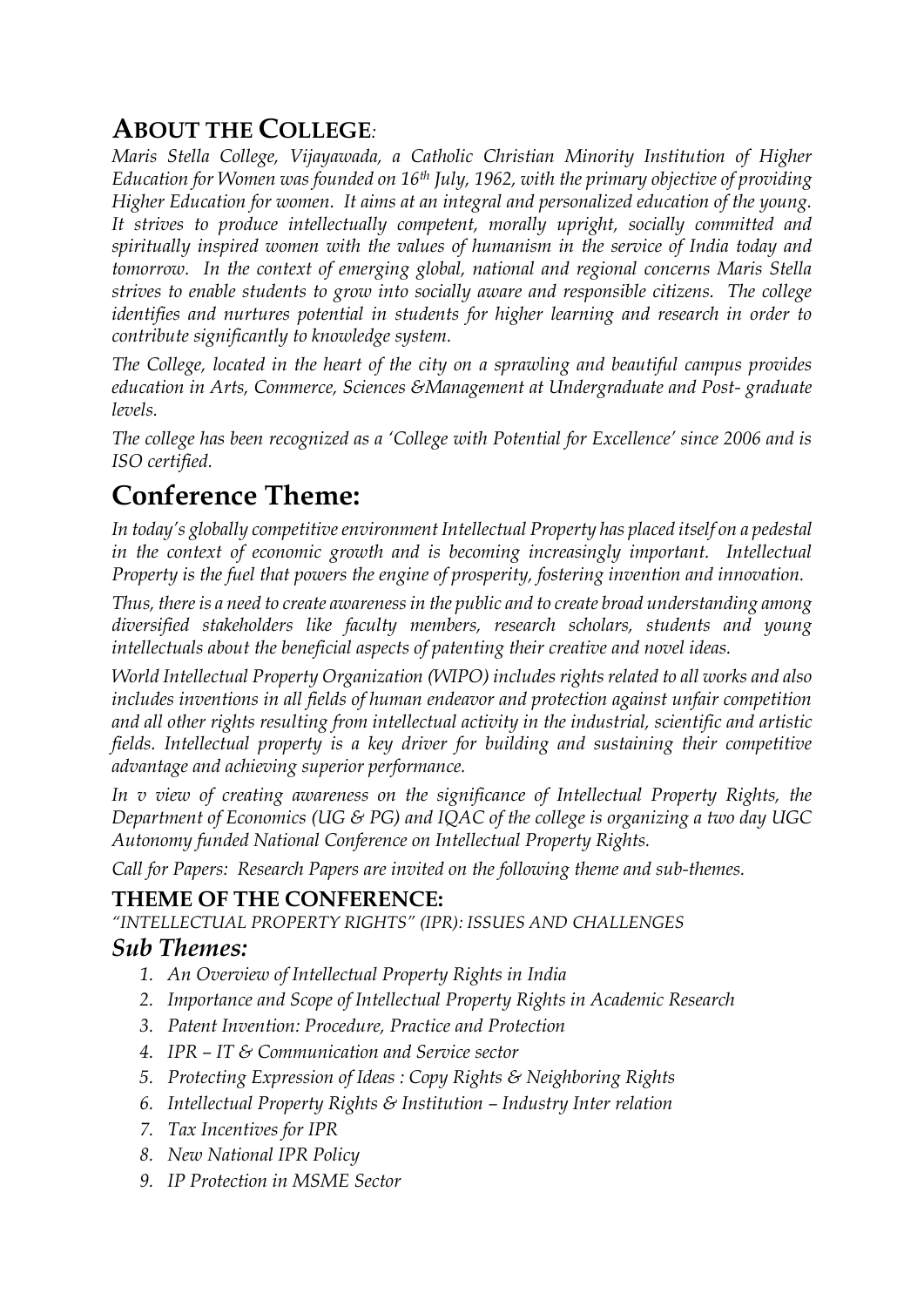### *Guide lines for submission of papers:*

### *Abstract:*

*The abstract should be with in 500 words and should contain Sub theme, Title of the Paper , Name of the Author ,Designation Organization ,Contact number & Email Address. Full Paper: The full paper should be below 4000 words, Times New Roman, Font size 12 and line spacing 1.5*

*Soft copies of full length Paper and Abstract are to be sent to ecodept@marisstella.ac.in*

## *Registration:*

*For faculty members : Rs. 1000/- For Research Scholars :Rs. 500/- Students :Rs.200/-*

### **Mode of Payment :**

*Payment should be made through NEFT Name of the Bank : Canara Bank Branch: Bharathi Nagar, Vijayawada A/C No :2985201000074 IFSC : CNRB0002985 The registration form can be filled from the Website* [www.marisstella.ac.in](http://www.marisstella.ac.in/)

### **Chief Patron**

Sr. SLEEVA THUMMA Correspondent

### **Patron**

Dr. Sr . JASINTHA QUADRAS Principal **Convener** Dr. B .JOSEPHIN SANDHYA RANI Head, Department of Economics

### **Organising Secretary**

Dr. G. LITTLE FLOWER ,IQAC Coordinator

### **Organising Committee**

Mrs. V. Swapna Mrs. A. Kalima Mrs. B. Sobha Dr. K. Swaroop Kumar

*Publication: Selected papers will be published in a book with ISBN Important Dates:* Submission of Abstracts : 20th Feb 2020 Submission of full length Papers : 25th Feb 2020 **Contact numbers :** 9849015766 , 9912468692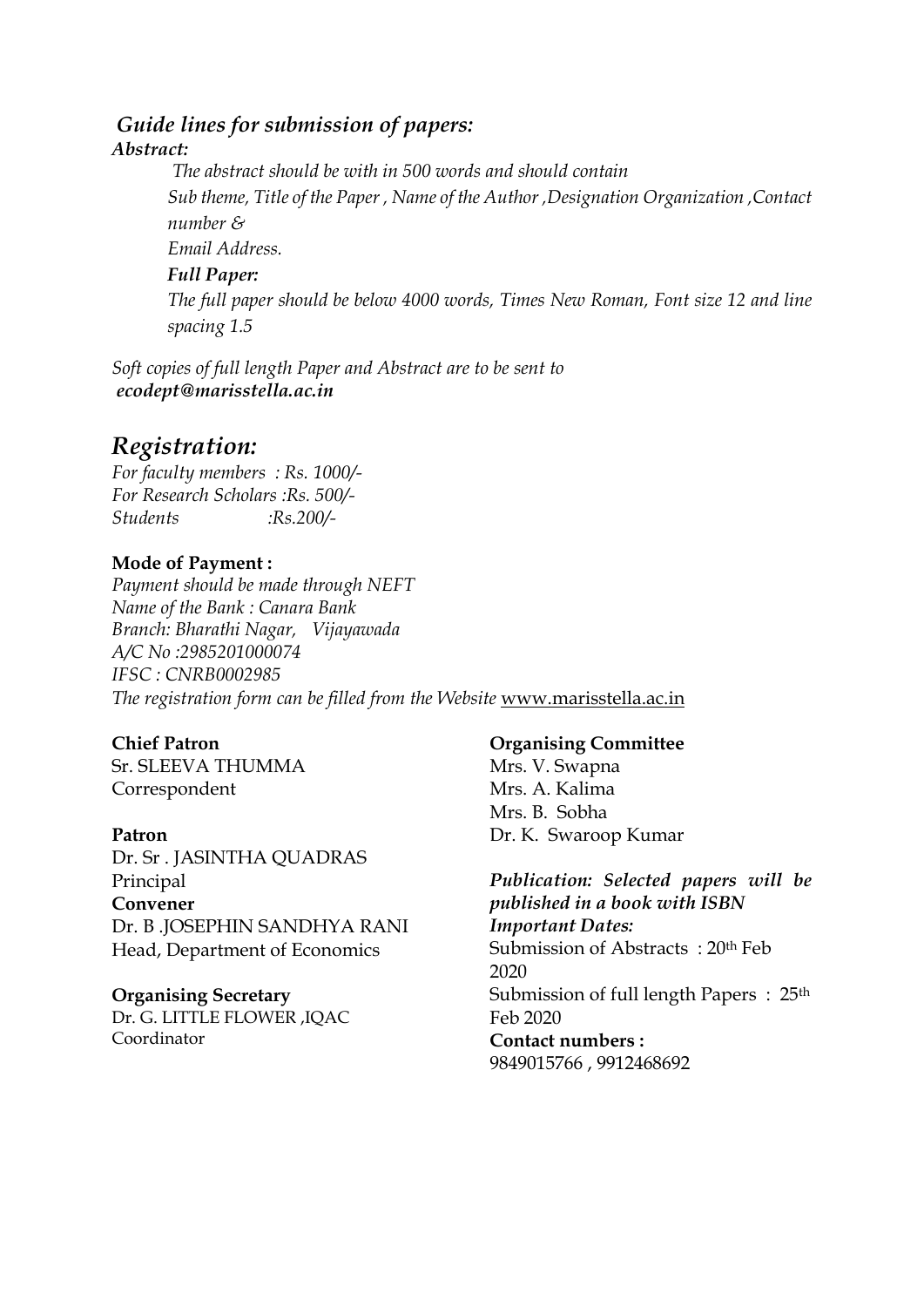

#### **Proceedings of two day National Conference**



#### **COLLECTED** On **Intellectual Property Rights (IPR): Issues and Challenges 28th to 29th February 2020**

#### **Program Schedule 28.02.2020**

| Sl. No                     | Topic                         | <b>Expert</b>           | Schedule               |
|----------------------------|-------------------------------|-------------------------|------------------------|
| <b>Inaugural Session</b>   |                               |                         | 9.30 to 10.00 a.m.     |
| 1.                         | <b>Keynote Address</b>        | Sri Siva Sankar Kasturi | 10-11.00 a.m.          |
|                            |                               | <b>IPR</b> Attorney     |                        |
| 2.                         | <b>Technical Session - I</b>  | Dr. Venu Madhav         | 11 to 12.30 p.m.       |
|                            | Topic : IPR:                  | Department of Commerce  |                        |
|                            | <b>Challenges and Issues</b>  | KL University           |                        |
| <b>Paper Presentations</b> |                               | 12.30 to $1,15$ p.m.    |                        |
| <b>Lunch Break</b>         |                               |                         | 1.15 to 2.00 p.m       |
| 3.                         | <b>Technical Session - II</b> | Mr.Sarath Javvaji       | $2.00 p.m - 4.00 p.m$  |
|                            | <b>Topic: Seed Freedom</b>    | Lawyer                  |                        |
|                            | is our Right?                 | High Court, AP          |                        |
| <b>Tea Break</b>           |                               |                         | $4.00$ p.m – $4.15$ pm |
| <b>Paper Presentations</b> |                               |                         | 4.15 p.m $-$ 5.00p.m   |

#### **Program Schedule of 29.02.2020**

| <b>S1.</b>     | Topic                             |  | <b>Expert</b>         | Schedule           |
|----------------|-----------------------------------|--|-----------------------|--------------------|
| N <sub>0</sub> |                                   |  |                       |                    |
| 1.             | <b>Technical Session - III</b>    |  | Dr. Bhavya Sri        | 9.00a.m to $11.00$ |
|                | Topic: Importance and scope of    |  | Professor             | a.m.               |
|                | <b>IPR</b>                        |  | NRI Institute of      |                    |
|                |                                   |  | Technology            |                    |
|                |                                   |  | Agiripalli            |                    |
|                | <b>Tea Break</b>                  |  |                       | 11.00 to 11.10     |
|                |                                   |  |                       | a.m.               |
| 2.             | <b>Technical Session - IV</b>     |  | Ms. Iswarya           | 11,10 a.m-1240     |
|                | Topic : GeographicalIndications - |  | Moguluru              | p.m.               |
|                | issues and Challengs - An         |  | Lawyer                |                    |
|                | analytical approach.              |  | High Court, AP        |                    |
|                |                                   |  |                       |                    |
| Valedictory    |                                   |  | 12.45p.m to 1.30 p.m. |                    |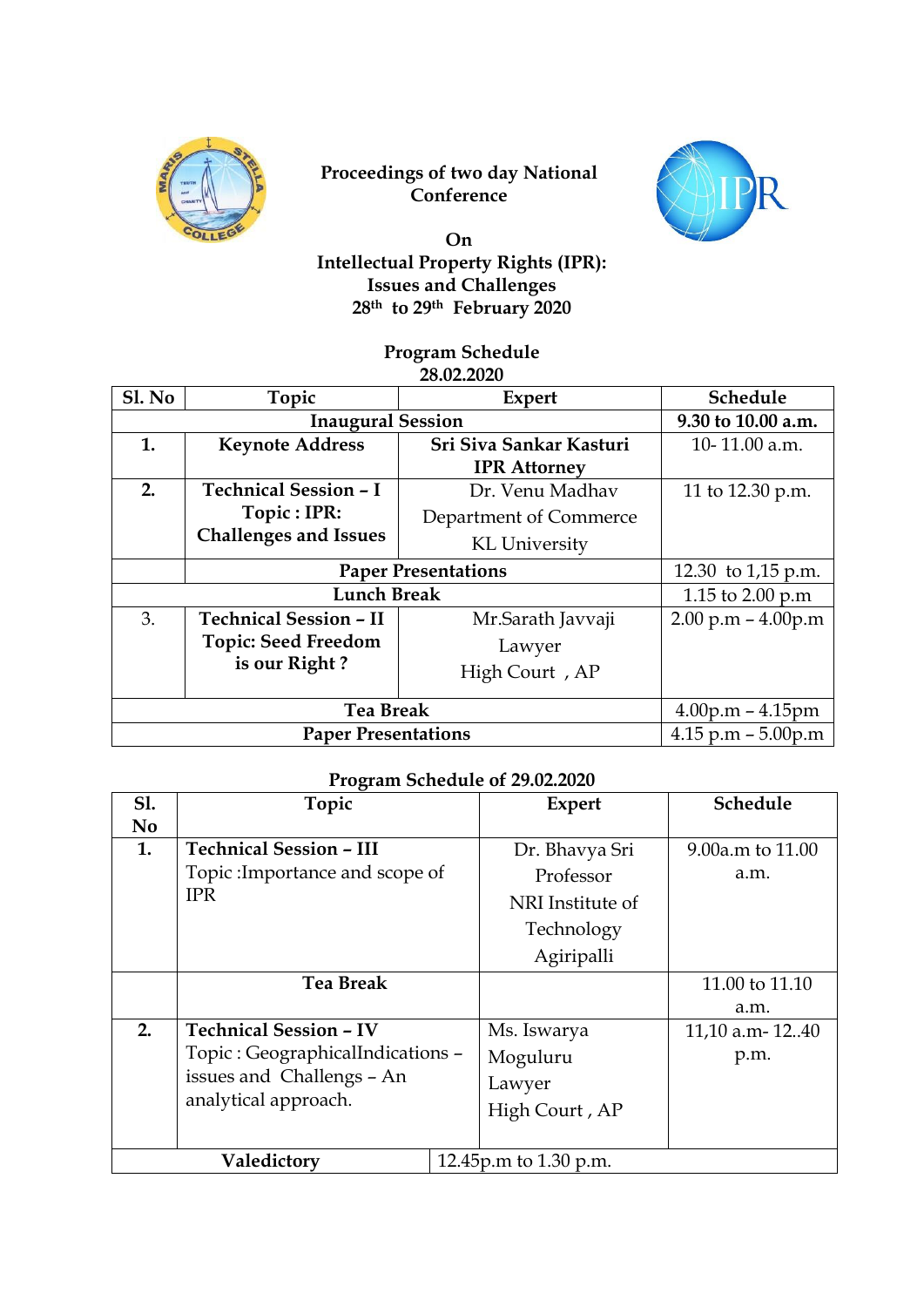#### **EDITORIAL BOARD**

For this special issue  $\overline{\phantom{a}}$  , where  $\overline{\phantom{a}}$  , where  $\overline{\phantom{a}}$  , where  $\overline{\phantom{a}}$ 

Dr. I. satya Sundaram

Dr. G. Little Flower

Dr. B. Josephin Sandhya Rani

#### **Disclaimer**

The writers are solely responsible for the contents of the work compiled in this special issue. The publishers or editors do not take any responsibility for the same in any manner. Errors, if any, are unintentional and readers are requested to communicate such errors to the editors or publishers to avoid discrepancies in future.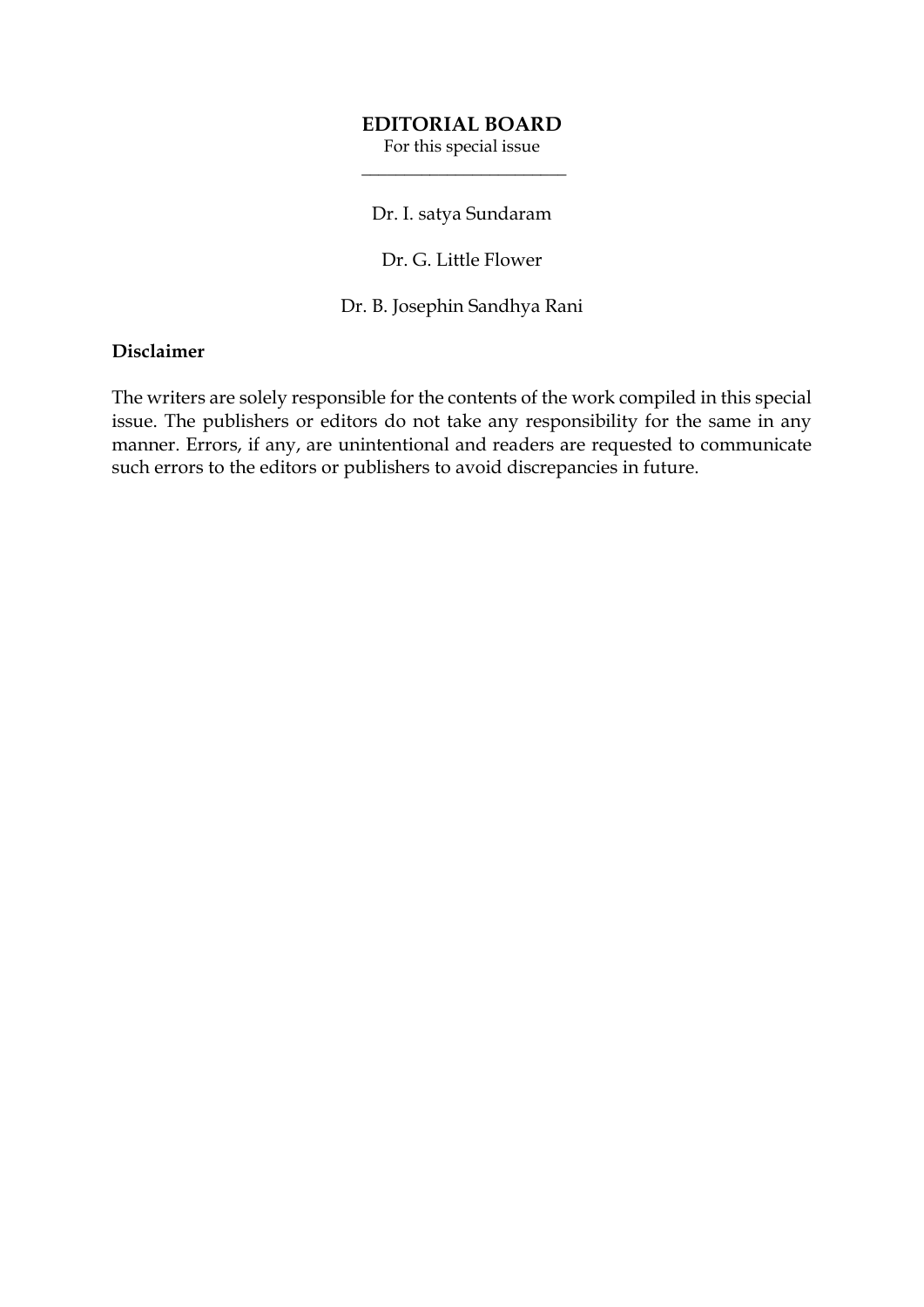## **IJBMAS-VOL.7 S1.2020**

## **CONTENTS**

| S.No | Author(s)                                                              | Title                                                  | Page No        |
|------|------------------------------------------------------------------------|--------------------------------------------------------|----------------|
| 1.   | <b>B.</b> Nirmala                                                      | <b>INFLUENCE OF PATENT LAW ON</b>                      | $\mathbf{1}$   |
|      | Lecturer in Economics, A. C. College,                                  | FINANCIAL SYSTEM OF INDIA: A                           |                |
|      | Guntur                                                                 | <b>BRIEF REPORT</b>                                    |                |
|      | Dr. G. A. Preetham Prakash                                             |                                                        |                |
|      | Lecturer in Physical Education, A.C.                                   |                                                        |                |
|      | College, Guntur                                                        |                                                        |                |
| 2.   | Banotu Krishna                                                         | <b>INTELLECTUAL PROPERTY</b><br>RIGHTS IN INDIA - AN   | $\overline{4}$ |
|      | Research Scholar, Department of<br>Economics, Kakatiya University Wgl, | OVERVIEW                                               |                |
|      | b.krish2017@gmail.com                                                  |                                                        |                |
|      |                                                                        |                                                        |                |
| 3.   | Dr. R. Padmavathy                                                      | TAX INCENTIVES FOR IPR                                 | 13             |
|      | Lecturer in Commerce, Montessori Mahila                                | CASE STUDIES ON INCOME TAX<br>AND START-UPS UNDER ACTS |                |
|      | Kalasala,<br>padmavathy.raavi@gmail.com                                | INVOLVED IN GOVERNMENT                                 |                |
|      |                                                                        | <b>SCHEME</b>                                          |                |
| 4.   | Vemuri. Sree Rekha                                                     | NEW NATIONAL IPR POLICY:                               | 22             |
|      | Lecturer in Computer Science, Sri Durga                                | AIMS, OBJECTIVES &                                     |                |
|      | Malleswara Siddhartha Mahila Kalasala,                                 | OPERATIONAL ISSUES                                     |                |
|      | vemurisrekha@gmail.com                                                 | <b>INVOLVED IN IMPLEMENTING</b>                        |                |
|      |                                                                        | DYNAMIC IPR POLICIES IN                                |                |
| 5.   |                                                                        | INDIA<br>AN OVERVIEW OF                                | 34             |
|      | K. Vijay<br>Asst. Professor,                                           | INTELLECTUAL PROPERTY                                  |                |
|      | Dept. Of Business Administration, P.B.                                 | <b>RIGHTS AND</b>                                      |                |
|      | Siddhartha College of Arts and Science,                                | NEW INTELLECTUAL PROPERTY                              |                |
|      | Vijayawada, Andhra Pradesh                                             | RIGHTS POLICY IN INDIA                                 |                |
|      | Email: kvjbbmsir@gmail.com                                             |                                                        |                |
|      | <b>B.</b> Anne Sumalatha                                               |                                                        |                |
|      | Asst. Professor, Dept. Of Business                                     |                                                        |                |
|      | Administration, P.B. Siddhartha College of                             |                                                        |                |
|      | Arts and Science, Vijayawada, Andhra                                   |                                                        |                |
|      | Pradesh                                                                |                                                        |                |
|      | Email: anne_suma@yahoo.co.in                                           |                                                        |                |
| 6.   | Ch.Subhashini                                                          | <b>INTELLECTUAL PROPERTY</b>                           | 40             |
|      | M.A (Economics), Montessori women<br>college Ph.D schooler in ANU      | RIGHTS IN INDIA                                        |                |
|      |                                                                        |                                                        |                |
| 7.   | Dr. B.Prakash Babu                                                     | AN OVERVIEW OF<br><b>INTELLECTUAL PROPERTY</b>         | 48             |
|      | Lecturer in Economics, SVRM College,                                   | RIGHTS IN INDIA                                        |                |
| 8.   | Nagaram<br>Dr.D.E.J.Saritha,                                           | AN OVERVIEW OF                                         | 52             |
|      | Lecturer in Economics, SRR& CVR                                        | INTELLECTUAL PROPERTY                                  |                |
|      | Govt.Degree College, Vijayawada                                        | RIGHTS IN PAST, PRESENT                                |                |
|      |                                                                        | ANDFUTURE.                                             |                |
| 9.   | A.Narendra Kumar                                                       | <b>INTELLECTUAL PROPERTY</b>                           | 68             |
|      | M.A.,M.phil., B.Ed, BLisc                                              | RIGHTS SYSTEMS IN INDIA                                |                |
|      | Lecturer in AP Model School& Govt. Jr                                  |                                                        |                |
|      | college, Jettipalem, Guntur(dt)                                        |                                                        |                |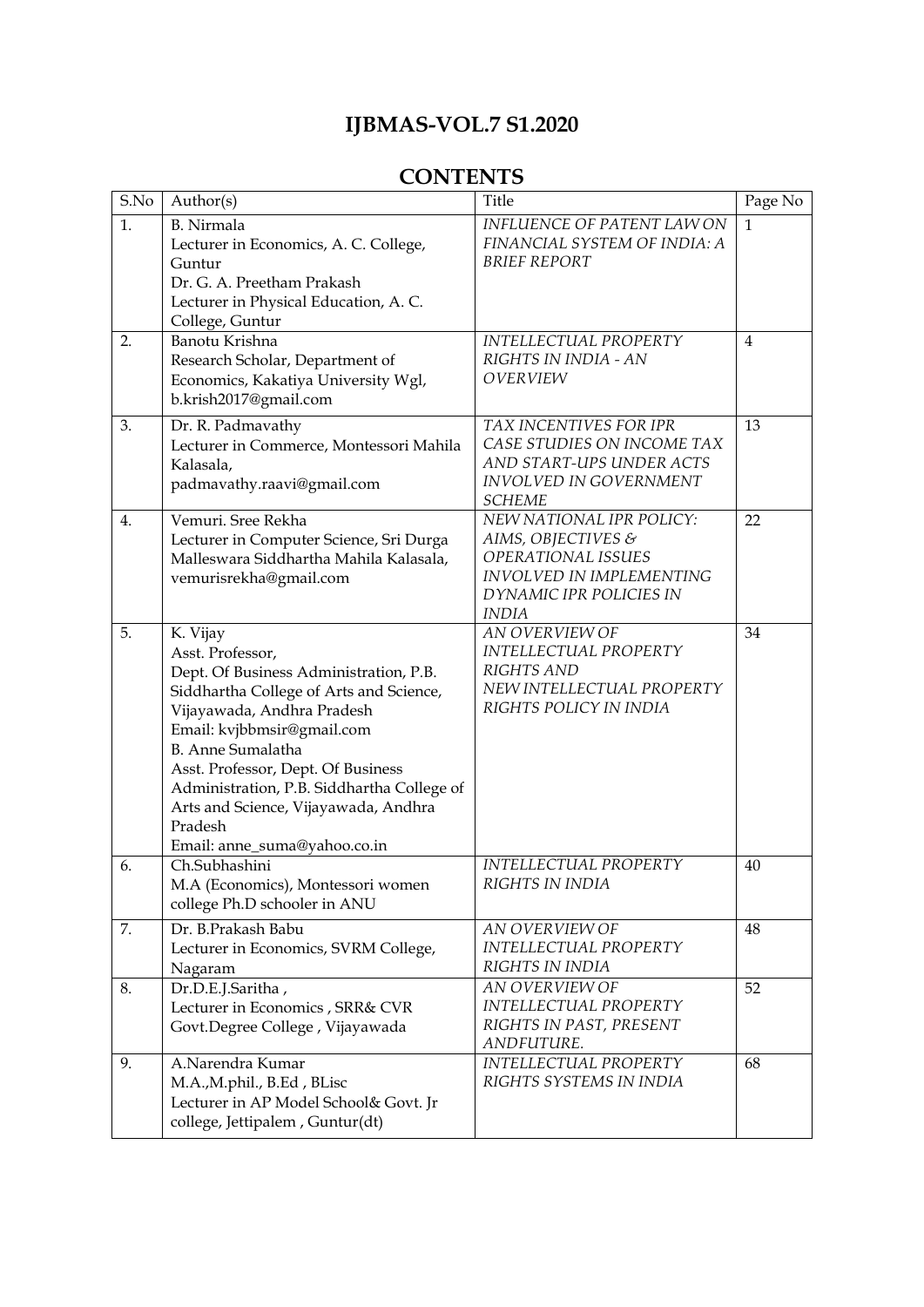| 10. | Dr. V. Satya Sudha<br>HoD, English, Maris Stella College,<br>Vijayawada                                                                                                                                                                                                            | IPR AND THE FIELD OF<br>CREATIVITY                                                               | 71  |
|-----|------------------------------------------------------------------------------------------------------------------------------------------------------------------------------------------------------------------------------------------------------------------------------------|--------------------------------------------------------------------------------------------------|-----|
| 11. | vssatya28@gmail.com.<br>LMR Swarupa Rani<br>Lecturer in English, Maris Stella College,<br>Vijayawada<br>swaroopalmr@gmail.com                                                                                                                                                      | IPR-IT & COMMUNICATION<br>AND SERVICE SECTOR<br>INTELLECTUAL PROPERTY<br>RIGHTS AND INTERNET LAW | 74  |
| 12. | Dr. K. Naga Sundari<br>HoD, Department of MBA, Maris Stella<br>College<br>Dr. G.Malathi<br>Asst. Professor, Dept of MBA, Maris Stella<br>College                                                                                                                                   | ROLE OF IPR IN INNOVATION<br>AND MARKETING STRATEGIES                                            | 79  |
| 13. | K. Poojitha<br>Lecturer, PG Department of Commerce,<br>Maris Stella College, Vijayawada                                                                                                                                                                                            | INTELLECTUAL PORPERTY<br>RIGHTS IN INDIA: SIGNIFICANCE<br>OF COPYRIGHTS                          | 86  |
| 14. | K.Smitha<br>Assistant Professor, Dept. of MBA, Maris<br>Stella College, Vijayawada.<br>Mail: mbastellasmitha@gmail.com<br>Thota.Prameela<br>Assistant Professor, Dept. of MBA, Maris<br>Stella College, Vijayawada.<br>Mobile: 8333883586<br>Mail: prameelasurya@marisstella.ac.in | <b>INTELLECTUAL PROPERTY</b><br>RIGHT (IPR) IN INDIAN<br><b>SCENARIO</b>                         | 92  |
| 15. | V. Swapna<br>Lecturer in Economics, Maris Stella<br>College                                                                                                                                                                                                                        | <b>INDIA'S PATENT REGIME AND</b><br><b>TRIPS</b>                                                 | 99  |
| 16. | B. Sobha<br>Lecturer, Department of Economics, Maris<br>Stella College, Vijayawada-520008                                                                                                                                                                                          | <b>BENEFITS OF IPR -MSME</b><br><b>SECTOR</b>                                                    | 101 |
| 17. | Kalima Abdul<br>Department of Economics,<br>Maris Stella College                                                                                                                                                                                                                   | AN OVERVIEW OF<br>INTELLECTUAL PROPERTY<br>RIGHTS IN INDIA                                       | 103 |
| 18. | Dr. B.josephin Sandhya Rani<br>Department of Economics, Maris Stella<br>College                                                                                                                                                                                                    | THE NEED FOR INTELLECTUAL<br>PROPERTY RIGHTS STRATEGIES<br>AT ACADEMIC INSTITUTIONS              | 106 |
| 19. | K.H. Anuhya<br>Dept. of Electronics, Maris Stella College,<br>Vijayawada Corresponding author<br>E-mail ID: anuhya.90@gmail.com                                                                                                                                                    | THE BASICS OF INTELLECTUAL<br>PROPERTY                                                           | 111 |
| 20. | P B L sirisha Devi<br>Lecturer, PG Department of Mathematics,<br>Maris Stella College, Vijayawada<br><b>R TULASI</b><br>Lecturer, PG Department of Mathematics,<br>Maris Stella College, Vijayawada                                                                                | AN OVERVIEW OF<br>INTELLECTUAL PROPERTY<br>RIGHTS IN INDIA                                       | 117 |
| 21. | Dr. K. Sreelakshmamma                                                                                                                                                                                                                                                              | NATURE AND SCOPE OF<br>INTELLECTUYAL PROPERTY<br><b>RIGHTS</b>                                   | 125 |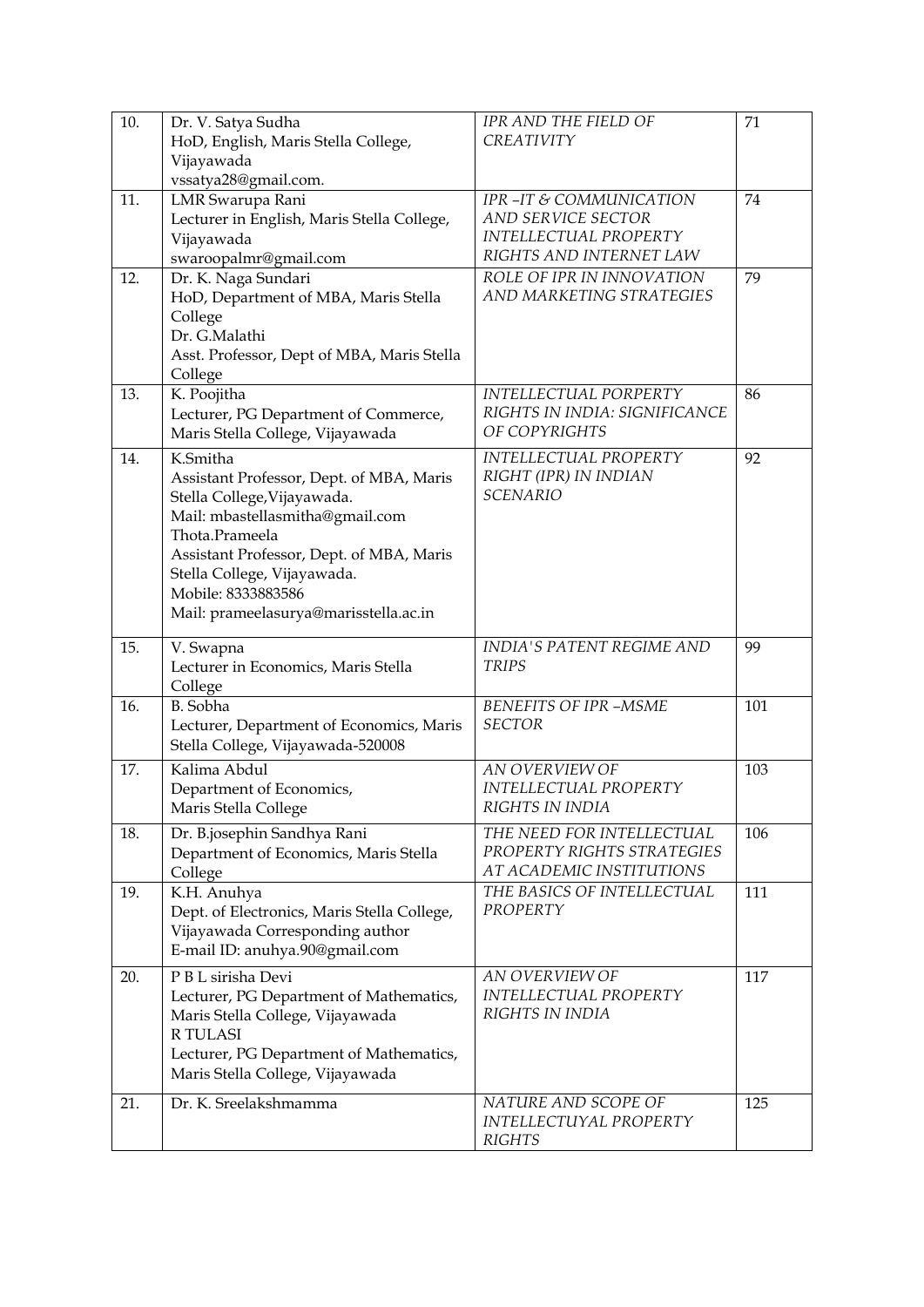| 22. | C. Sree Naga Pranavi<br>Asst. Professor Dept. of MBA, Maris Stella<br>College (Autonomous), Vijayawada<br>Email. id-csn.pranavi@gmail.com<br>T. Naga Malleswari<br>Lecturer In Commerce And Management<br>Dept., Maris Stella College (Autonomous)<br>Vijayawada<br>Email.id - sampatha.malli@gmail.com | PATENT FILING AND DRAFTING<br>PROCEDURE IN INDIA FOR A<br>NEW PRODUCT                                     | 129 |
|-----|---------------------------------------------------------------------------------------------------------------------------------------------------------------------------------------------------------------------------------------------------------------------------------------------------------|-----------------------------------------------------------------------------------------------------------|-----|
| 23. | T. Naga Malleswari<br>Lecturer, Department Of Commerce And<br>Management<br>Maris Stella College, Vijayawada<br>EMAIL-ID:sampatha.malli@gmail.com<br>K. Sreelekha<br>Lecturer, Department Of Commerce And<br>Management<br>Maris Stella College, Vijayawada<br>EMAIL-ID:sreelekhasreee@gmail.com        | TAX INCENTIVES OF IPR                                                                                     | 137 |
| 24. | K.Sreelekha<br>Lecturer in Commerce and Management<br>department<br>Maris Stella College (Autonomus)<br>Vijayawada<br>Email-Id: Sreelekhasreee@gmail.Com<br>C. Sree Naga Pranavi<br>Asst. Professor Dept. of MBA<br>Maris Stella College (Autonomous),<br>Vijayawada<br>Email-Id-csn.pranavi@gmail.com  | AN OVERVIEW OF<br>INTELLECTUAL PROPERTY<br>RIGHTS IN INDIA                                                | 145 |
| 25. | Dr. S. Subba Lakshmi<br>Chair Business Economics, FBS Business<br>School<br>Vijayawada and Bangalore Former Dean &<br>Director, PG Sections<br>Maris Stella College, Vijayawada                                                                                                                         | AN OVERVIEW OF<br>INTELLECTUAL PROPERTY<br>RIGHTS - INDIAN SCENARIO                                       | 152 |
| 26. | Dr. Kiliveti Swaroop Kumar<br>Associate Professor in Economics, Maris<br>Stella Collge, Vijayawada                                                                                                                                                                                                      | INTELLECTUAL PROPERTY<br>RIGHTS IN INDIA : ISSUES AND<br><b>CHALLENGES :: ROLE OF</b><br><b>JUDICIARY</b> | 157 |
| 27. | Dr.K.Sarvani<br>Assistant Professor, MBA, Maris Stella<br>College, Vijayawada<br>Dr.H.Kanaka Durga<br>Assistant Professor, MBA, Maris Stella<br>College Vijayawada                                                                                                                                      | GST IMPLICATIONS ON IPR ON<br>GOODS AND SERVICES IN INDIA                                                 | 163 |
| 28. | Dr.V.Sharon Samyuktha<br>Lecturer, Department of Physics, Maris<br>Stella College (Autonomous), Vijayawada.<br>Email ID: vsharonsamyuktha@gmail.com                                                                                                                                                     | A RECAPITULATION ON<br><b>INTELLECTUAL PROPERTY</b><br><b>RIGHTS</b>                                      | 169 |
| 29. | Dr. P.NityaJeevaprada1*& Dr. N.<br>BarathaJyothi2, Mrs. P. Paul Suma3<br>1*HOD, Dept. of Zoology, Maris Stella                                                                                                                                                                                          | A REVIEW: PRACTICES BEING<br>DEVELOPED IN ORGANIC START<br>UPS AS A SEEDING OF MONEY                      | 175 |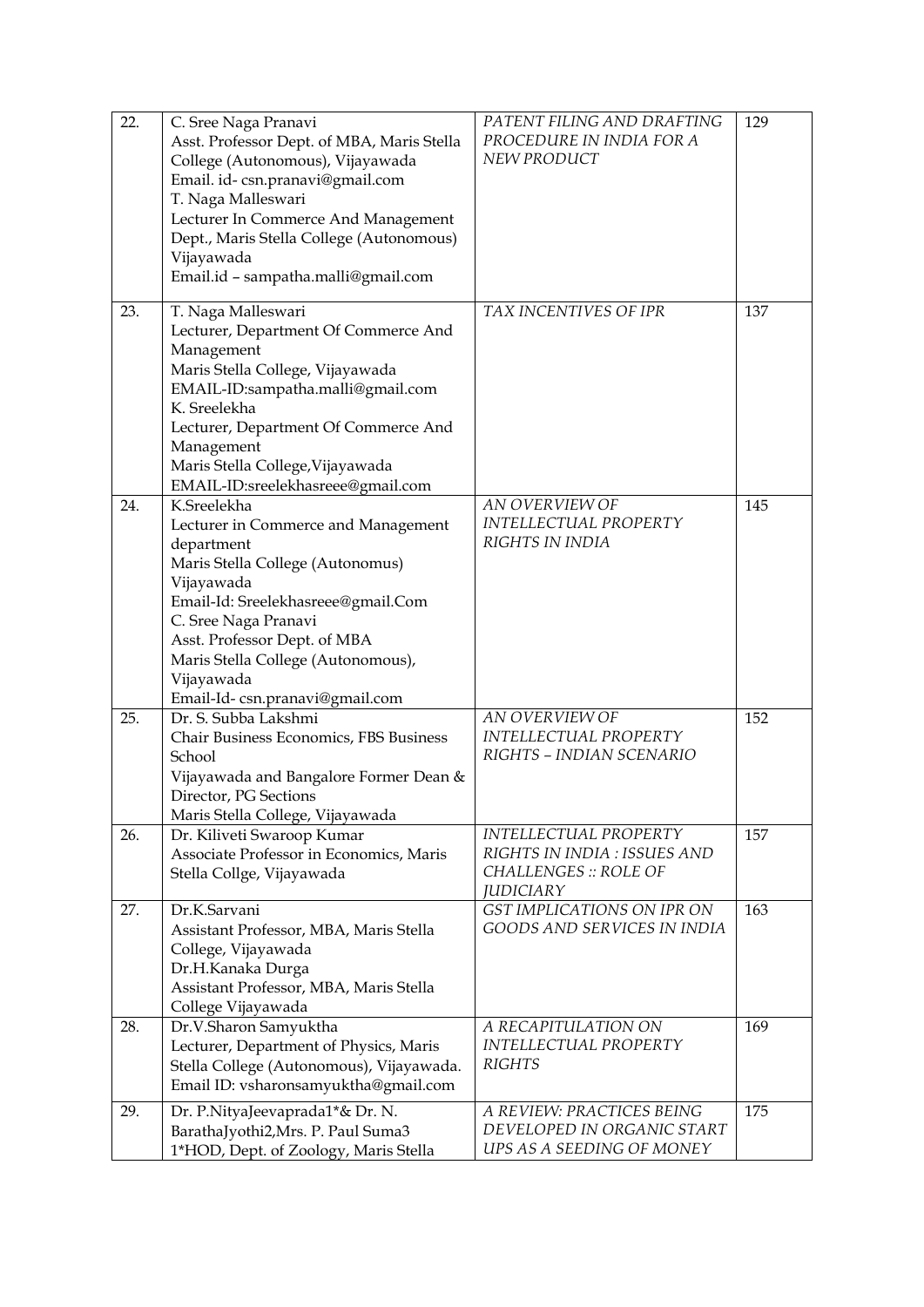|     | College, VJA                               |                               |     |
|-----|--------------------------------------------|-------------------------------|-----|
|     | E mail id: nityajeevaprada@yahoo.com       |                               |     |
| 30. | K.V.Ramesh Chandra1, P.Padma Latha2        | AN OVERVIEW OF                | 183 |
|     | 1Department of Business Administration,    | <b>INTELLECTUAL PROPERTY</b>  |     |
|     | P.B.Siddhartha College of Arts and         | RIGHTS AND LAWS               |     |
|     | Science, Vijayawada, email:                |                               |     |
|     | rchandra710@gmail.com                      |                               |     |
|     | 2Department of Physics, Maris Stella       |                               |     |
|     | College, Vijayawada. email:                |                               |     |
|     | padlat1112@gmail.com                       |                               |     |
| 31. | <b>BSS</b> Sudha Gayatri                   | REVIEW PAPER ON IPR - IT &    | 191 |
|     | Lecturer in Physics, Maris Stella College, | COMMUNICATION AND             |     |
|     | Vijayawada                                 | <b>SERVICE SECTOR</b>         |     |
| 32. | Ch.Madhavi G.Alisha                        | IPR IN INDIAN SCENARIO : ROLE | 196 |
|     |                                            | AND IMPLICATIONS IN           |     |
|     | Faculty, Department of Commerce            | <b>BANKING SECTOR</b>         |     |
|     | Department of Commerce & Management        |                               |     |
|     | Studies & Management Studies, Maris        |                               |     |
|     | Stella College Maris Stella College,       |                               |     |
|     | Vijayawada                                 |                               |     |
| 33. | Sr.Ushus .G                                | IP PROTECTION IN MSME         | 201 |
|     | 1st M.Com, Maris Stella College for        | <b>SECTOR</b>                 |     |
|     | Women, Vijayawada                          |                               |     |
| 34. | I MBA, PG Department Of Business           | <b>EVOLUTION OF PATENTS-</b>  | 209 |
|     | Administration                             | PROCEDURE, PRACTICE AND       |     |
|     | Maris Stella College, Vijayawada           | PROTECTION                    |     |
|     | E-Mail Id: srivallimaganti99@gmail.com     | SRIVALLI MAGANTI              |     |
| 35. | K. Madhuri Sowmya                          | DO INTELLECTUAL PROPERTY      | 215 |
|     | I MBA, PG Depart, Maris Stella College,    | RIGHTS REALLY PROMOTE         |     |
|     | Vijayawada                                 | <b>INNOVATION</b>             |     |
|     | E mail id: madhurisowmya98@gmail.com       |                               |     |
|     | Divya Yalla                                |                               |     |
|     | I MBA, PG Depart, Maris Stella College,    |                               |     |
|     | Vijayawada                                 |                               |     |
|     | Email id: er.divyayallla@gmail.com         |                               |     |
| 36. | P. Lakshmi Mounika, 1st MBA, Maris         | <b>INTELLECTUAL PROPERTY</b>  | 219 |
|     | Stella College                             | RIGHTS: INDIAN SCENARIO       |     |
|     | Email: prattimounika99@gmail.com           |                               |     |
|     | M. Bhuvaneswari                            |                               |     |
|     | 1st MBA, Maris Stella College              |                               |     |
|     | Email: mandalaabhuvana27@gmail.com         |                               |     |
| 37. | K. Swetha Priya Kumari                     | INTELLECTUAL PROPERTY         | 227 |
|     | II M.Com., Maris Stella College,           | RIGHTS: PATENTS INVENTION,    |     |
|     | Vijayawada                                 | PROCEDURE AND PROTECTION      |     |
|     |                                            | <b>INTELLECTUAL PROPERTY</b>  |     |
| 38. | A.L.S. Anusha, G. Amrutha                  | RIGHTS (IPR) : ISSUES AND     | 232 |
|     | Department of Masters in Business          | CHALLENGES IP PROTECTION      |     |
|     | Administration, Maris Stella College,      | <b>IN MSME SECTOR</b>         |     |
|     | Vijayawada                                 |                               |     |
| 39. | Darbha Preethi & Koti Sriya                | <b>INTELLECTUAL PROPERTY</b>  | 234 |
|     | 1Ist MBA, PG department, 2Ist MBA, PG      | RIGHT ISSUES AND              |     |
|     | department,                                | <b>CHALLENGES</b>             |     |
|     | Maris Stella College, Vijayawada Maris     | <b>INTELLECTUAL PROPERTY</b>  |     |
|     | Stella College, Vijayawada                 | RIGHT IN SERVICE SECTOR       |     |
|     | 1E-mail id: preethisalomy2612@gmail.com    |                               |     |
|     | ; 2E-mail id: sriyakoti009@gmail.com       |                               |     |